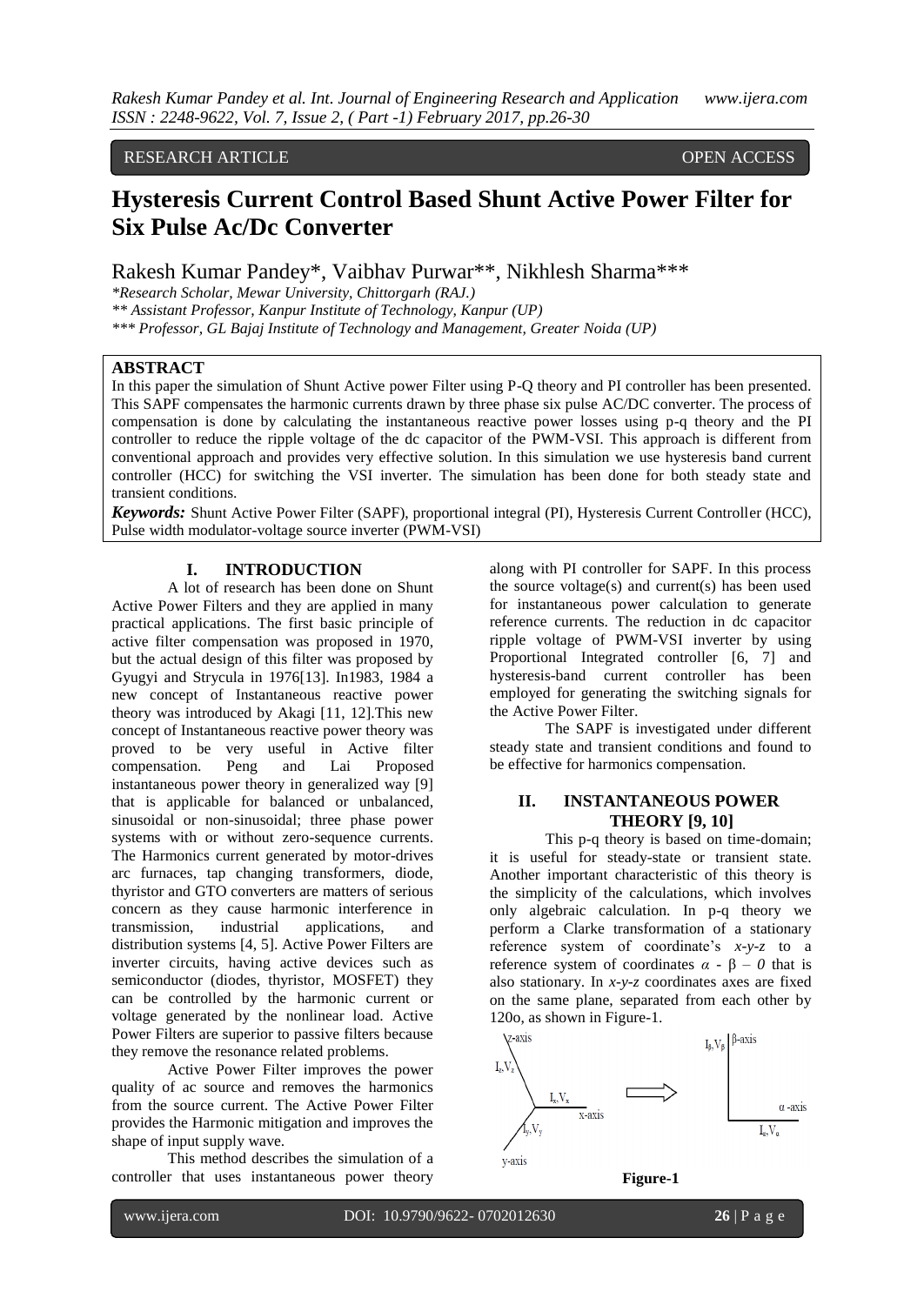The instantaneous space vectors, Vx and ix are set on the x-axis, Vy and iy are on the y axis, and Vz and iz are on the z-axis. These space vectors are easily transformed into α-β coordinates as follows:

$$
\begin{pmatrix} V_{\alpha} \\ V_{\beta} \end{pmatrix} = \sqrt{\frac{2}{3}} \begin{pmatrix} 1 & -\frac{1}{2} & -\frac{1}{2} \\ 0 & \frac{\sqrt{3}}{2} & -\frac{\sqrt{3}}{2} \end{pmatrix} \begin{pmatrix} V_x \\ V_y \\ V_z \end{pmatrix}
$$

$$
\begin{pmatrix} I_{\alpha} \\ I_{\beta} \end{pmatrix} = \sqrt{\frac{2}{3}} \begin{pmatrix} 1 & -\frac{1}{2} & -\frac{1}{2} \\ 0 & \frac{\sqrt{3}}{2} & -\frac{\sqrt{3}}{2} \end{pmatrix} \begin{pmatrix} I_x \\ I_y \\ I_z \end{pmatrix}
$$

Where  $\alpha$  and  $\beta$  axes are the orthogonal coordinates Vβ, iβ are on the β-axis and Vα, iα are on the α-axis.

# **III. DESIGN OF SHUNT ACTIVE FILTER [3]**

Reference current signals are have been generated by applying instantaneous reactive power theory as shown in figure-2. The simulink model of proposed shunt Active Power Filter is as shown in figure-3. It has mainly has three parts, PWM voltage source inverter connected to a dc capacitor. Reduction in current harmonics is achieved by injecting equal but opposite current harmonics at the PCC (point of common coupling).This process will cancel the original distortion and improving the power quality of the connected power system.



**Figure-2**(Reference current generation circuit)



**Figure-3**(Design of Shunt Active Power Filter)

## **IV. PWM INVERTER [7]**

The active filter is based on a PWM voltage source inverter is connected to the PCC through interface filter; the active filter is connected in parallel with the AC/DC converter. This inverter uses dc capacitor as supply and can switch at high frequency to generate the current that will cancel the harmonics from AC/DC converter. The current waveform for canceling harmonics is achieved by using VSI in the current controlled mode and the interface filter. This interface filter provides smoothing and isolation for high frequency components. The desired currents are obtained by accurately controlling the switching of the MOSFET inverter. We can Control the wave shape of current by limiting the switching frequency of the inverter and by the available driving voltage across the interfacing inductance.



**Figure-4**(PWM Inverter)

## **V. HYSTERESIS BAND CURRENT CONTROL [3]**

Hysteresis current control is the easiest techniques to implement; this is developed by Brod and Novotny in 1985.One disadvantage of this technique is that there is no limit on switching frequency. An additional circuitry is required to limit the maximum switching frequency. An error signal E (*t*) is used to control the switches of the inverter. When the error reaches at upper limit, the transistors are switched to force the current down. When the error reaches at lower limit the current is forced to increase. The maximum and minimum values of the error signal are *Emax* and *Emin*  respectively. The range of the error signal, E*max* – *Emin*, controls the amount of ripple in the output current from the inverter.



**Figure-5**(Hysteresis current control)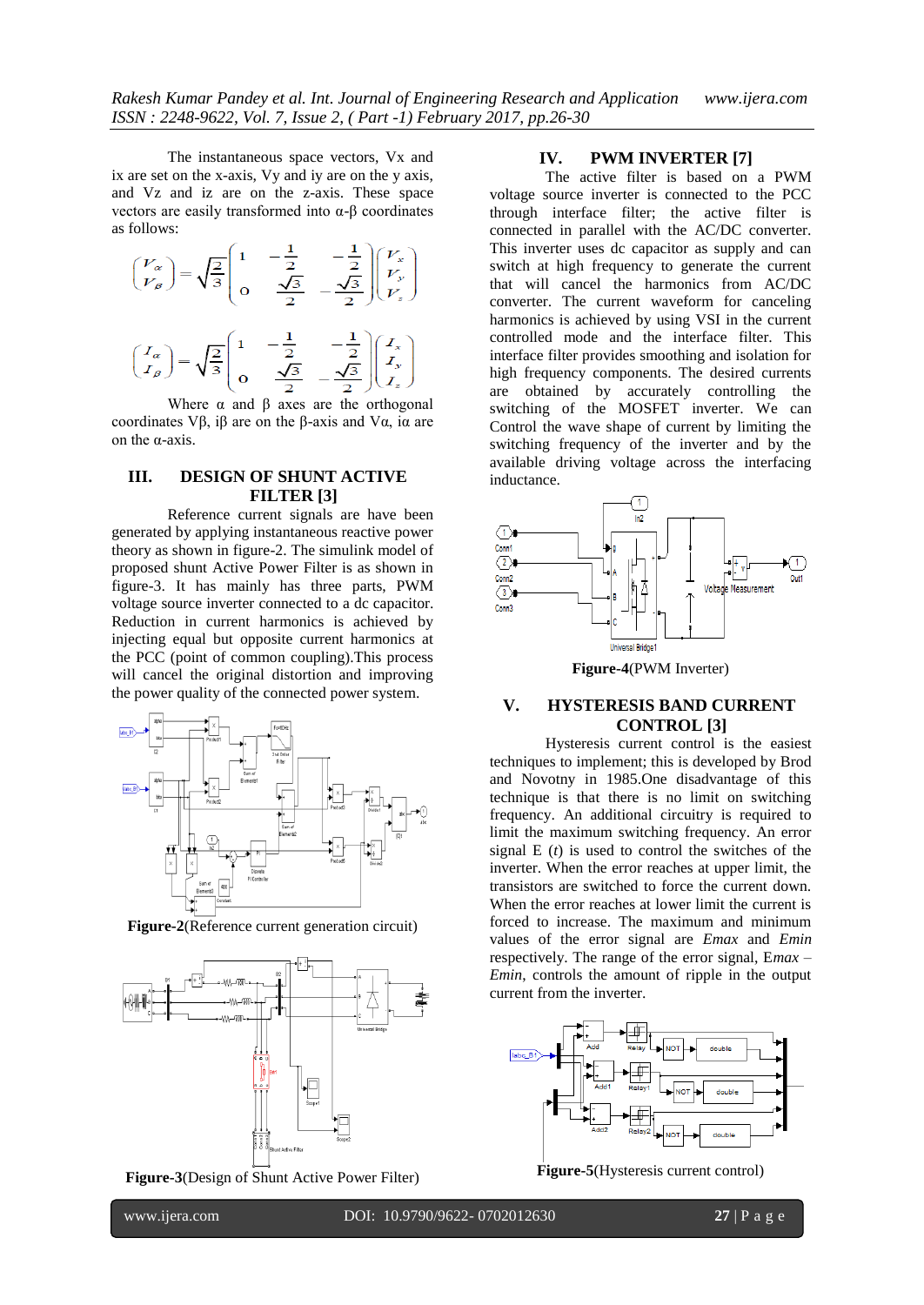## **VI. SIMULATION RESULT AND ANALYSIS**

The system parameters values are; source voltage (Vs) is 400 Vrms, System frequency (f) is 50 Hz, Source impedance RS, LS is 0.5  $Ω$ , 1mH respectively, Filter impedance of Rc, Lc is 1  $\Omega$ , 1.77 mH, Load impedance RL, LL of diode rectifier are 20  $\Omega$ , 200 mH, DC link capacitance (CDC) is 1700μF, Reference Voltage (VDC) is 400 V and Power devices are MOSFET with an anti parallel diode. .

|                                                         | <b>THD</b> (Tran<br>sient State) | <b>THD</b> (Steady<br>State) |
|---------------------------------------------------------|----------------------------------|------------------------------|
| Source Current $(IS)$<br>without Active<br>power filter | 23.27%                           | 23.10%                       |
| Source Current $(IS)$<br>with Active power<br>filter    | 2.39%                            | 1.10%                        |

Instantaneous power theory with PIcontrolled APLC comprises a three-phase source, a nonlinear load (six pulse diode Rectifier RL load) and a PWM voltage source inverter with a dc capacitor input. The simulation time is from T=0 to T=10s and the source current after compensation is presented in figure 7(waveform-1) that indicates the current becomes sinusoidal. The load current is shown in figure 7(waveform-2).These current waveforms are for a particular phase (phase a). We are not showing all the Phase currents because their waveforms are same but only phase shifted by 120o .Here we only consider the Balanced Load .In this proposed controller APLC supplies the compensation current. We can see that before Appling APLC source current and load current wave forms are same (Figure-6) with THD of 23.27 in transient stage and 23.1% in Study state. In Figure-7 it is clear that after Appling APLC the source current become sinusoidal.



**Figure-6**(Waveform-1 for source current, Waveform-2 for Load current before applying active filter)



**Figure-7**(Waveform-1 for source current, Waveform-2 for Load current after applying active filter)

FFT analysis without Appling APLC shows that the THD is 23.10% at source side (Figure-8 & figure-9). After Appling APLC, FFT analysis shows that THD of the source current becomes 2.39% in Transient state and 1.10% in Steady state (Figure-10 to figure-13)

#### **FFT Analysis:**



**Figure-8**(FFT analysis for source current before applying Active filter in Transient State (THD=23.27%))



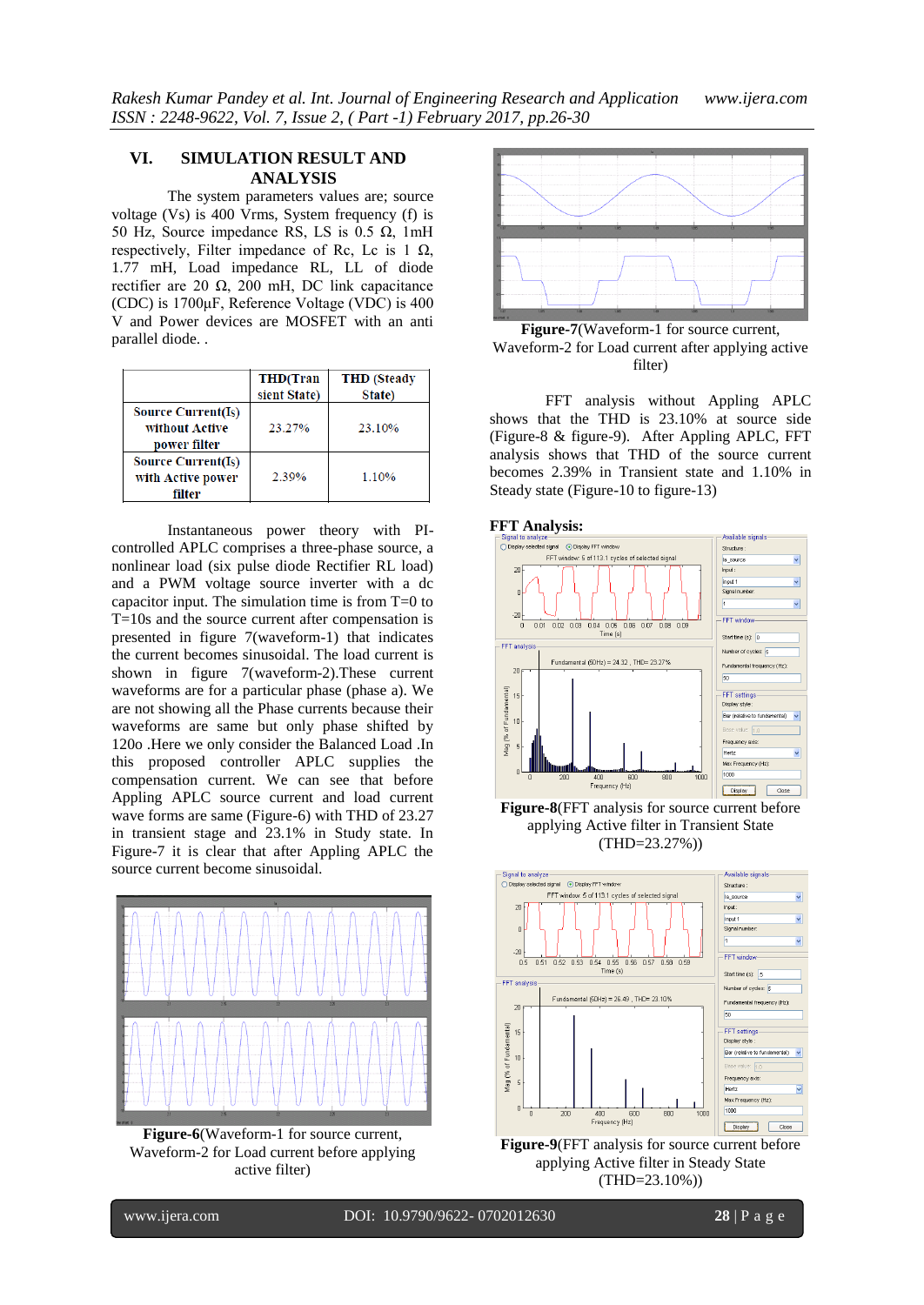*Rakesh Kumar Pandey et al. Int. Journal of Engineering Research and Application www.ijera.com ISSN : 2248-9622, Vol. 7, Issue 2, ( Part -1) February 2017, pp.26-30*



**Figure-10**(FFT analysis for source Current after applying of Active filter in Transient State (THD=2.39%))



**Figure-11**(FFT analysis for source Current after applying of Active filter in Steady State  $(THD=1.10\%)$ 



**Figure-12**(FFT analysis for source Current after applying of Active filter in Steady State  $(THD=1.10\%)$ 



**Figure-13**(FFT analysis for source Current after applying of Active filter in Steady State (THD=1.10%))

### **VII. CONCLUSION**

A Shunt Active Power line conditioner (APLC) that uses instantaneous p-q power theory along with PI controller is found to be an effective solution for power line conditioning. Shunt APLC with our proposed controller reduces harmonics and reactive power components of load currents; as a result sinusoidal source current(s) is achieved. The proposed Shunt Active Power line conditioner uses reduced number of sensors and less computation for reference current calculations compared to conventional approach.

The THD of the source current after compensation is 2.39% in transient state & 1.10% in steady state after compensation, which is less than *5%,* the harmonic limit imposed by the IEEE-519 standard.

#### **REFERENCES**

- [1]. An LUO, Qianming XU, Fujun MA, Yandong CHEN "Overview of power quality analysis and control technology for the smart grid" J. Mod. Power Syst. Clean Energy (2016) 4(1):1–9
- [2]. Parithimar kalaignan, Sree Renga Raja. "Harmonic Elimination By Shunt Active Filter Using PI Controller" *978-1-4244- 5967-4/10/\$26.00 ©2010 IEEE.*
- [3]. Karuppanan P and Kamal Kanta Mahapatra "PI with Instantaneous Power theory based shunt APLC for power quality" *National conference on Emerging technological Trends (NCETT-2010).*
- [4]. V. F. Corasaniti, M. B. Barbieri,*,*P. L. Arnera, and M. I. Valla*,* "Comparison of Active Filters Topologies in Medium Voltage Distribution Power Systems" *©2008 IEEE*.